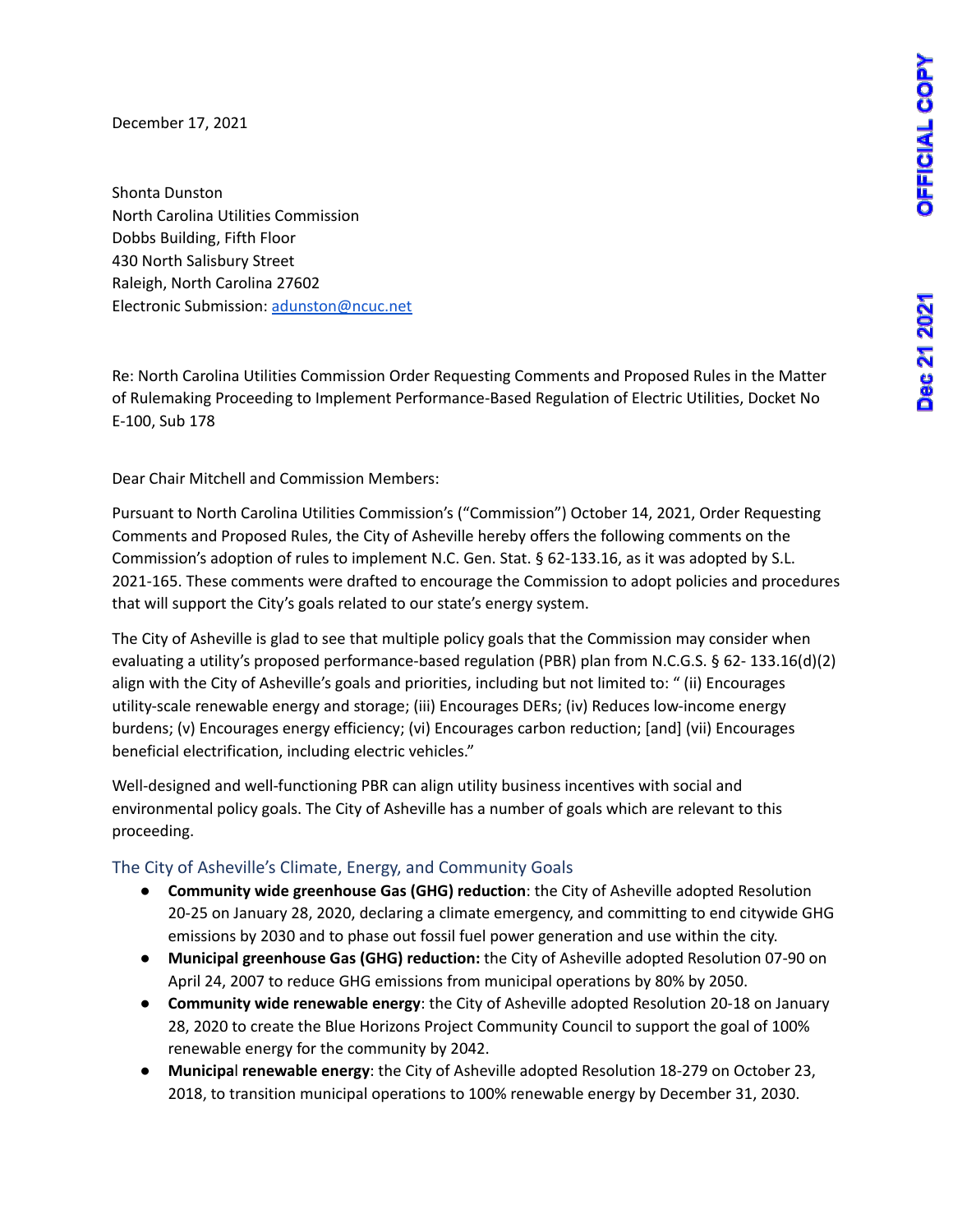**● Community equity goals:** the City of Asheville adopted Resolution 20-25 in January 2020 declaring a Climate Emergency and acknowledging the need to address climate justice. Through this resolution, the City of Asheville commits to addressing Low-to-moderate income (LMI) communities needs when facing climate injustices.

In alignment with the City of Asheville's priorities and goals, the undersigned encourage the Commission to drive new areas of utility performance and incentivize innovative methods of operating that will drive renewable energy development, carbon reduction, affordability, equity, energy efficiency, and beneficial electrification, alongside key metrics such as reliability.

The decisions made in this rule-making process have the potential to impact our ability to meet the City of Asheville's renewable energy, GHG reduction, and equity goals; thus, we see this rulemaking process as a pivotal opportunity to create a reliable, affordable, resilient, and equitable system.

# Performance Incentive Mechanisms (PIMs)

PBR is successful when it aligns utilities' rewards and incentives with social benefits. Performance incentive mechanisms (PIMs), which tie a portion of utilities' revenues or earnings to their performance on established measurable outcomes, can play an important role in supporting public policy goals.

The City of Asheville encourages the Commission to require that approved plans include PIMs targeted to support renewables, GHG reduction, equity, and energy efficiency policy goals set forth in the statute. Implementing these incentives can help shift utilities' investments and management focus away from increasing capital assets and toward the accomplishment of important public policy objectives.

# *PIM outcomes and metrics recommended*

The City of Asheville recommends that the Commission, in any PBR application, requires the utility to establish PIMs that would advance the City of Asheville's goals for a cleaner, resilient, and equitable energy system:

1. Accelerated achievement of the carbon reduction targets in the upcoming Carbon Plan that the N.C. Gen. Stat. § 62-133.16 directs the Commission to develop

Utilities directly reducing greenhouse gas (GHG) emissions will advance the City of Asheville's GHG reduction goals. However, it is important that the performance metrics and targets align with the intended outcome in which the City supports aligning GHG emissions reduction with the increase of renewable energy. Specific performance metrics and targets that should be considered are: total criteria pollutant emissions; reduced greenhouse gas emissions in metric tons of  $CO<sub>2</sub>$  equivalent beyond what is required by law or policy from rooftop and community solar PV, light-duty EVs, electric buses,utility-scale renewables, energy efficiency and utility scale and onsite storage.

# 2. Equitable deployment of renewable distributed energy resources (DERs)

Renewable distributed energy is essential to achieving the City's renewable and GHG reduction goals. LMI residents are at risk of being left behind in the clean energy transition. Making renewable energy accessible for LMI residents aligns with the City of Asheville's pursuit of equitable access to the economic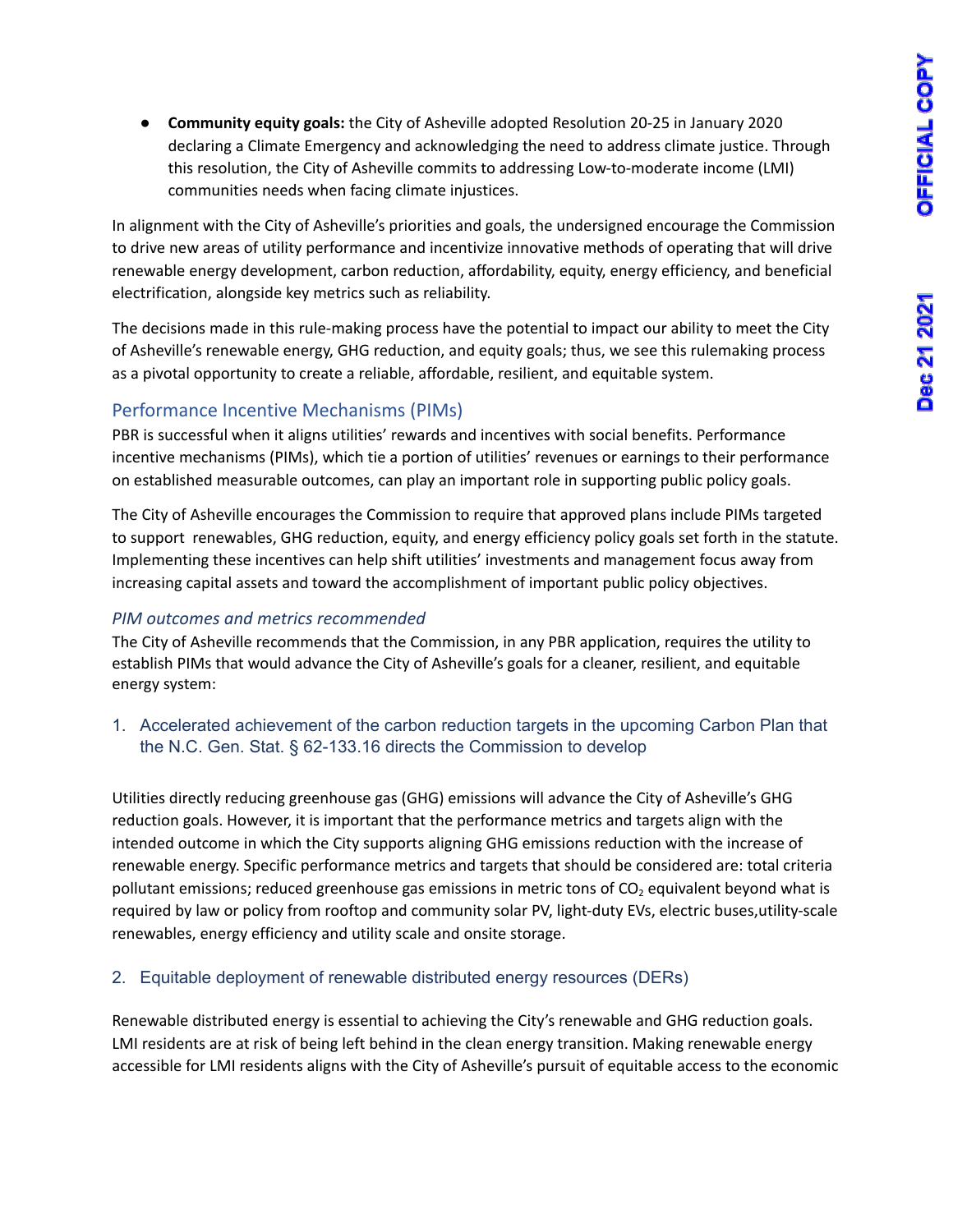and social benefits of renewable energy. To that end, the City encourages the Commission to consider the following performance metrics and targets:

- Utilization, deployment and interconnection timeliness
- Additional MW capacity of interconnected DERs by month.
- Percentage of DER MW capacity serving LMI customers.

#### 3. Improved affordability and reduced energy burden for low income customers

In order to improve affordability for LMI customers it is important to provide incentives to the utility. LMI PIM aligns with the City of Asheville's commitment to reducing energy burden for LMI and advancing energy equity. The City requests the Commission consider average monthly residential bills as a percent of annual income from LMI residential customers with rate reductions for LMI residential customers.

#### 4. Improvements in electrification of transportation (EoT)

EoT PIMs would help increase EV penetration and adoption. This aligns with the City of Asheville's GHG reduction goals and public health priorities, as the electrification of transportation would reduce air pollution from vehicles and benefit community health. Therefore, we recommend the Commission to offer utilities a financial incentive to encourage adoption of electric vehicles, and smart charging to support the efficient use of the grid.

EoT PIM metrics should track electric vehicle adoption. We recommend the following metrics:

- Number of customers on an EV rate.
- Number of EV projects with third parties.

### 5. Improvements in EE & DSM program deployment

Reducing emissions and saving customers money, efficiency is a very important component of meeting our climate and equity goals. Energy efficiency PIMs could address economic disincentives to pursue energy efficiency under traditional cost of service regulation and result in meaningful efficiency improvements. All states that have a PIM for energy efficiency have seen energy reductions since the PIM was implemented.<sup>1</sup> For example, in 2019, National Grid in Rhode Island exceeded the maximum target of 20MW peak capacity savings, curtailing 33MW.<sup>2</sup>

EE and demand-side metrics should track both energy and demand savings and program participation. We recommend the following metrics:

- MW annual peak capacity savings
- MWh annual energy savings from energy efficiency programs beyond 1.0% of prior year's retail system sales established as the threshold for receipt of an additional

 $1$  Seth Nowak, et al., Beyond Carrots for Utilities: A National Review of Performance Incentives for Energy Efficiency, American Council for an Energy-Efficient Economy, 2015, https://www.aceee.org/sites/default/files/publications/ researchreports/u1504.pdf.

<sup>&</sup>lt;sup>2</sup> Performance Incentive Mechanism Annual Report, Docket 4770, Rhode Island Public Utilities Commission (February 28, 2020), http://www. ripuc.ri.gov/eventsactions/docket/4770-NGrid- PIM%20Annual%20Report%202019%20(2-28- 2020).pdf.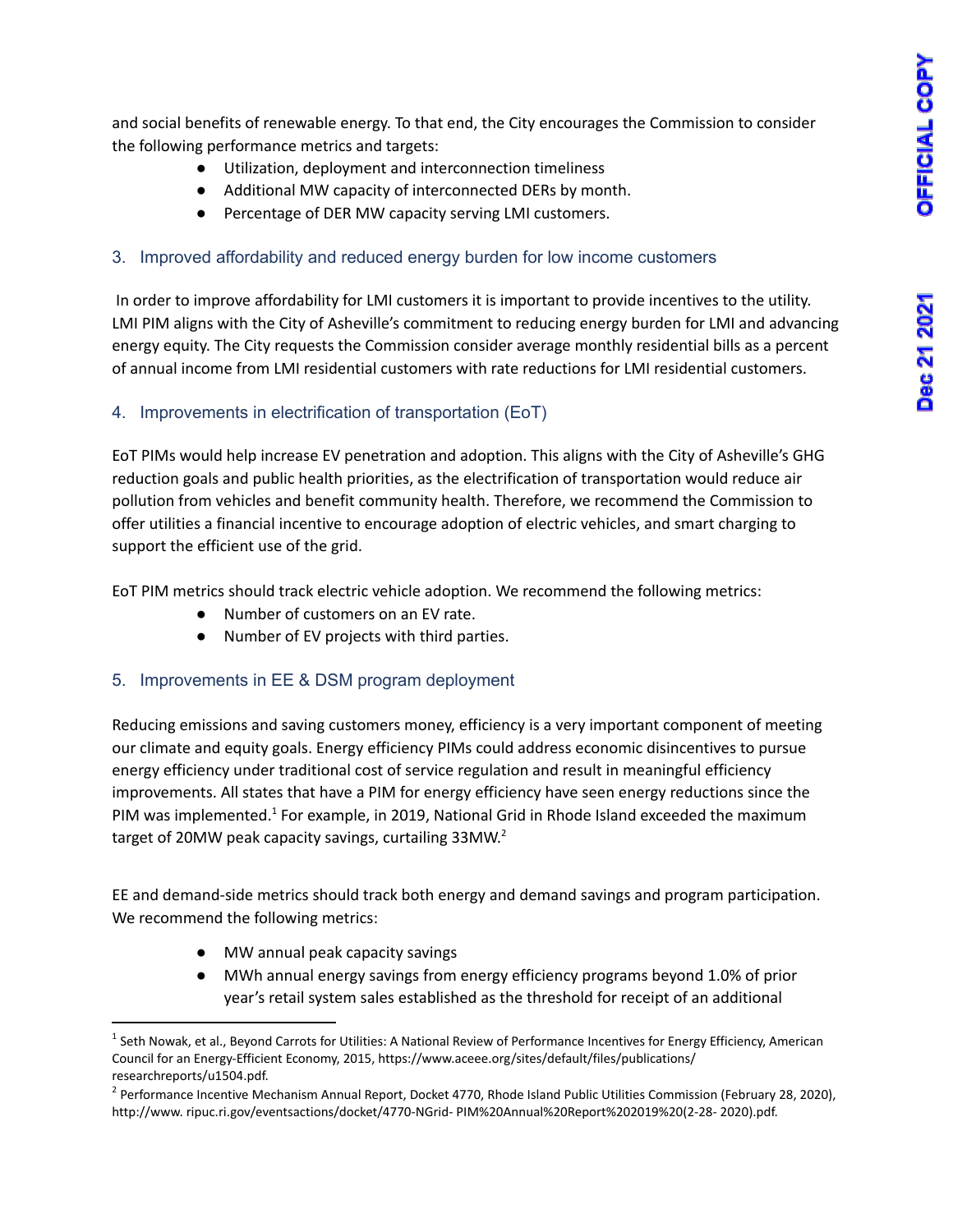incentive in the current DSM/EE Mechanism (Docket Nos. E-2, Sub 931 and E-7, Sub 1032)

● Increased participation in selected energy efficiency and demand response programs.

# Multi-year Rate Plan (MYRP)

MYRPs will critically impact affordability and thus the economic well-being of our residents. MYRPs carry risks due to automatic rate increases, complexity of revenue adjustment mechanisms, and fewer opportunities to review utility costs and rates. Reduced number of rate cases result in fewer opportunities to course correct if costs and/or revenues are not trending towards expectations. However, if well-designed, well-monitored, and well-implemented, MYRP can ensure affordability, rate predictability for customers, and accountability for utilities. Therefore, it is critical to limit what utilities can spend for a multi-year period and hold them accountable for specific results. We would like to echo the filed comments related to MYRP process rules from the Southern Environmental Law Center (SELC) and the North Carolina Sustainable Energy Association (NCSEA).

- To ensure affordability and advance equity, we agree with and supports SELC's recommendation that the Commission should "include a rule that no general rate case of MYRP be submitted from Duke Energy Carolinas (DEC) or Duke Energy Progress (DEP) until Commission has received the final report and recommendations of the Affordability Stakeholder working group." In that way, utilities could better integrate affordable rate designs or other concrete program recommendations that come out of the Affordability Stakeholder process into MYRP application.
- We also agree with and support NCSEA and SELC's recommendations that the rules should not permit Duke to file a PBR or a MYRP application prior to the Commission's approval of the first Carbon Plan by December 31, 2022. This would have two benefits. First, since the Carbon Plan will greatly inform the capital investments that utilities will seek to recover through PBR, this could ensure that capital expenses are not in conflict with the carbon reduction targets. Secondly, such a process would ensure efficient use of Commission and stakeholder time and resources.

# Transparency and stakeholder engagement

Comments from intervenors, such as the Public Staff, NCSEA, SELC, Carolina Utility Customers Association, Inc. ("CUCA") , the Carolina Industrial Group for Fair Utility Rates I, II, and III ("CIGFUR"), and Apple Inc., Meta Platforms, Inc., and Google LLC (collectively, "Tech Customers", acknowledged the importance of transparency and effective stakeholder engagement. NCSEA notes that "transparency should also be paramount to the Commission in adopting rules." Tech Customers note that "it will be imperative that any proposed rules implementing PBR be drafted with a view to promoting transparency and meaningful stakeholder participation."

The City of Asheville agrees with these intervenors and believes that PBR is most successful when it is established and monitored in a transparent process and effectively engages stakeholders. Transparency and stakeholder engagement are important to:

- Ensure the desired outcomes set forth are aligned with the needs of customers;
- Ensure PIMs are net beneficial, meaning that their benefits outweigh their costs to customers;
- Ensure that utility performance is accurately measured, reducing costs of oversight;
- Enhance the credibility of targets and reduce the risk of litigation.